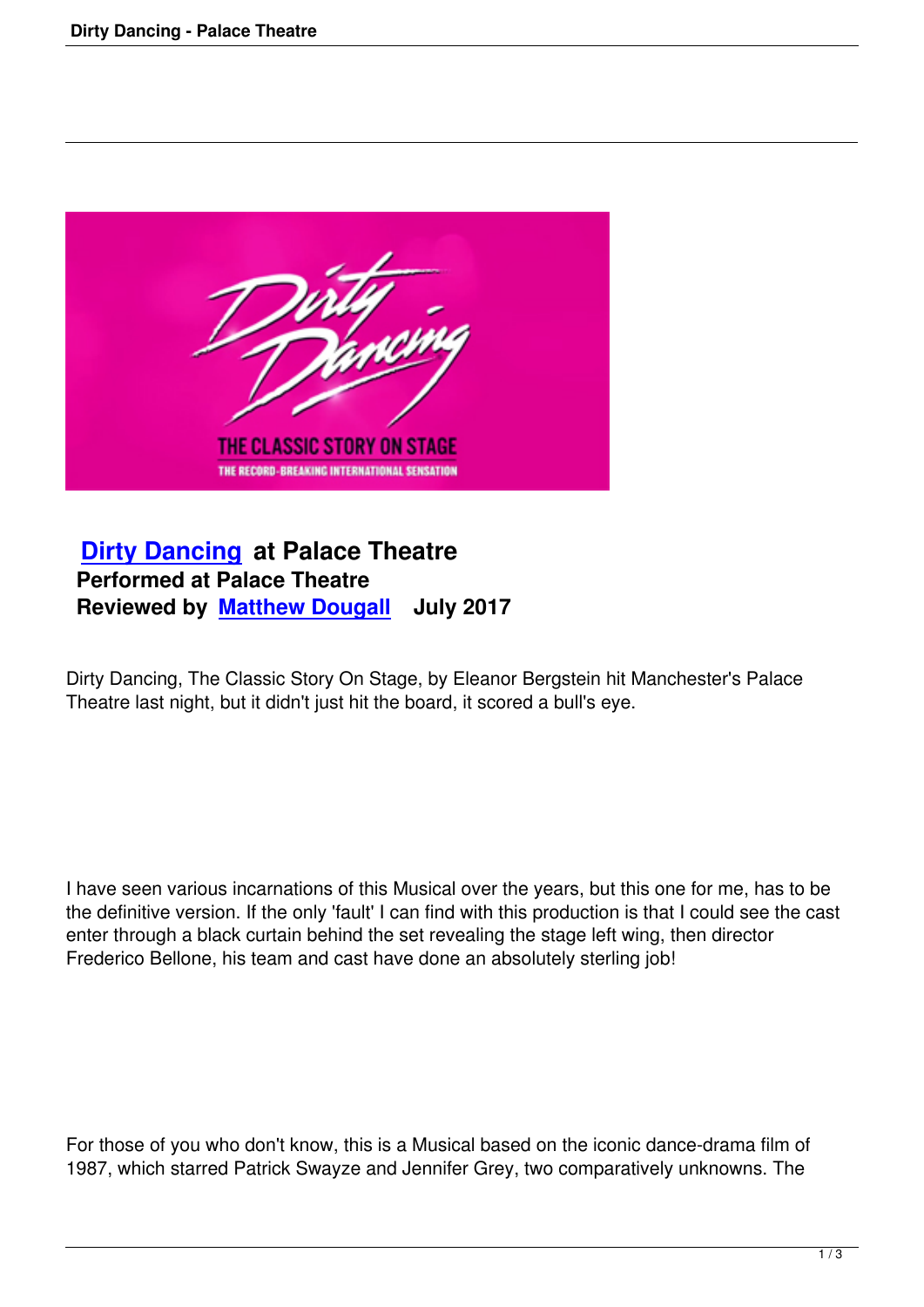Musical follows the film story-line very closely, as Baby and her family are on holiday in a mountain holiday camp in 1963, and she meets the dance star of the hotel complex, a good-looking boy from the wrong neighbourhood. Of course they fall in love and with some plot twists along the way, they finally get together and delight us all with possibly the most famous dance routine of all time - including that lift - to the tune of '(I've Had) The Time Of My Life'.

In tonight's performance two more relatively unknowns embodied the lead roles. Pity it wasn't a film, they would have been catapulted to immediate stardom. But this is live theatre however, and so recognition on such a scale is almost unheard of. However, Lewis Griffiths wasn't just dance star Johnny Castle, he totally embodied the role and his sexual tension was palpable. Whilst co-star Katie Eccles played with skill and ease the upper middle class white girl from the rich background, a little bored with her stymied life, Frances Baby Houseman.

Other notable performances came from all the other cast members whether musicians, ensemble or named roles, it didn't matter. The quality of acting (some of the best acting in a Musical of this genre I have seen in a long while!), singing and especially dancing was top notch. However, I will give a special mention to Micheal Kent as Billy Kostecki. His unerring broad smile made him a little geeky, and absolutely fitted perfectly to this role. His singing voice surprised not just me but the whole audience when his solo moment came and proved his falsetto and breath control were second to none! However, my favourite song in the whole show was a beautiful plaintive rendition of 'We Shall Overcome' followed by Sophia Mackay as Elizabeth singing an extemporised Gospel riff which was spine-chillingly poignant.

It has also been a very long time since an entire audience was so absolutely together and in the final scene of Act 1, not a whisper, rustle or shuffle could be heard or seen, as everyone was simply glued to the stage, and the whoop and applause that signalled their approbation of the denouement to that scene was truly a unique experience, even for a thoroughly well-seasoned theatre-goer as myself.